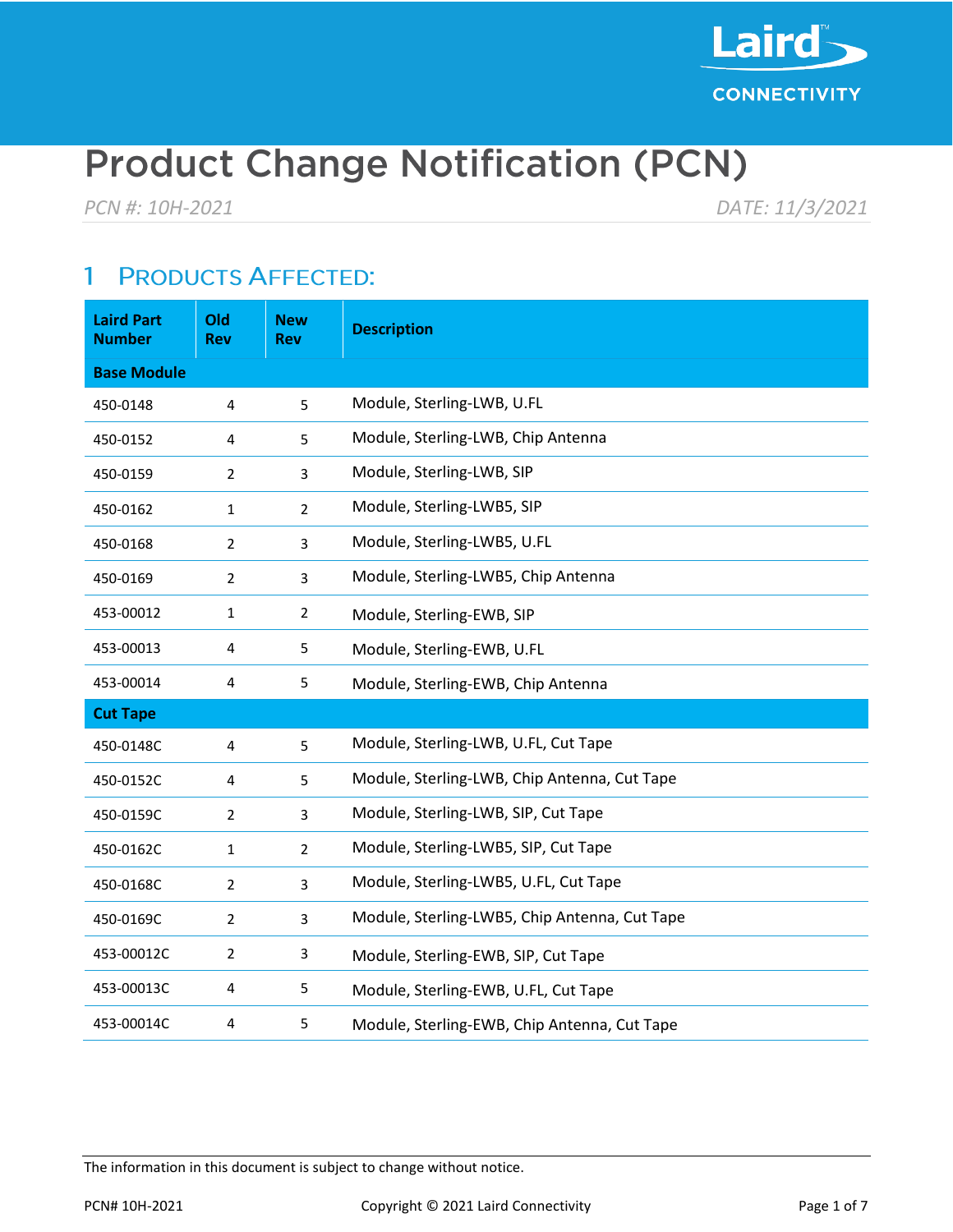

| <b>Tape &amp; Reel</b> |                |                |                                                     |  |
|------------------------|----------------|----------------|-----------------------------------------------------|--|
| 450-0148R              | 4              | 5              | Module, Sterling-LWB, U.FL, Tape & Reel             |  |
| 450-0152R              | 4              | 5              | Module, Sterling-LWB, Chip Antenna, Tape & Reel     |  |
| 450-0159R              | $\overline{2}$ | 3              | Module, Sterling-LWB, SIP, Tape & Reel              |  |
| 450-0162R              | $\mathbf{1}$   | $\overline{2}$ | Module, Sterling-LWB5, SIP, Tape & Reel             |  |
| 450-0168R              | 2              | 3              | Module, Sterling-LWB5, U.FL, Tape & Reel            |  |
| 450-0169R              | $\overline{2}$ | 3              | Module, Sterling-LWB5, Chip Antenna, Tape & Reel    |  |
| 453-00012R             | 2              | 3              | Module, Sterling-EWB, SIP, Tape & Reel              |  |
| 453-00013R             | 4              | 5              | Module, Sterling-EWB, U.FL, Tape & Reel             |  |
| 453-00014R             | 4              | 5              | Module, Sterling-EWB, Chip Antenna, Tape & Reel     |  |
| <b>Development Kit</b> |                |                |                                                     |  |
| 450-0155               | 5              | 6              | Development Kit, Sterling-LWB SD Card, U.FL         |  |
| 450-0156               | 5              | 6              | Development Kit, Sterling-LWB SD Card, Chip Antenna |  |
| 455-00030              | 1              | $\overline{2}$ | Dev Kit, Sterling-EWB Module, Chip Antenna          |  |
| 455-00031              | 1              | $\overline{2}$ | Dev Kit, Sterling-EWB Module, FlexPIFA Antenna      |  |

### 2 DESCRIPTION OF CHANGES:

- Label/Laser-Etching updates have been to include the UKCA certification logo where room permitted.
- UKCA Logo added to module packaging labels (Tape & Reel, Cut Tape, and Carton).
- **■** Upper-level assemblies have been up rev'd due to this change.

# **3 REASON FOR CHANGE:**

▪ UKCA Radio Certification Requirement

# 4 ANTICIPATED IMPACT OF THE CHANGE:

**■** UKCA Compliance

The information in this document is subject to change without notice.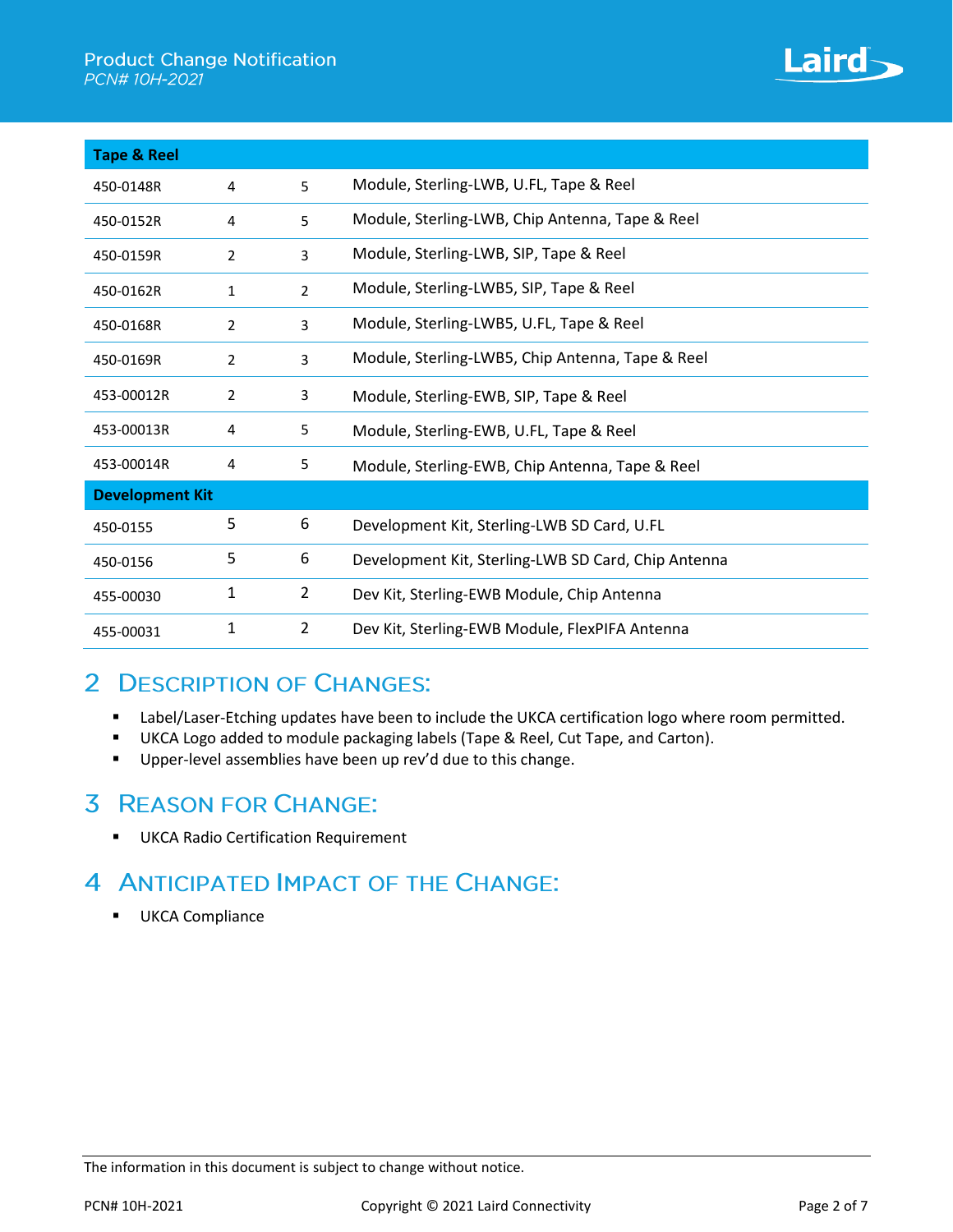

#### 5 METHOD OF IDENTIFYING THE CHANGED PRODUCT:

5.1 Base Part Number Changes (SIP Module Laser-Etching)

Revision change available as revision number printed and within the barcode for all labels.



#### 5.1.1 Antenna Option Label

 $\circ$  Revision change available as revision number printed and within the barcode for all labels.

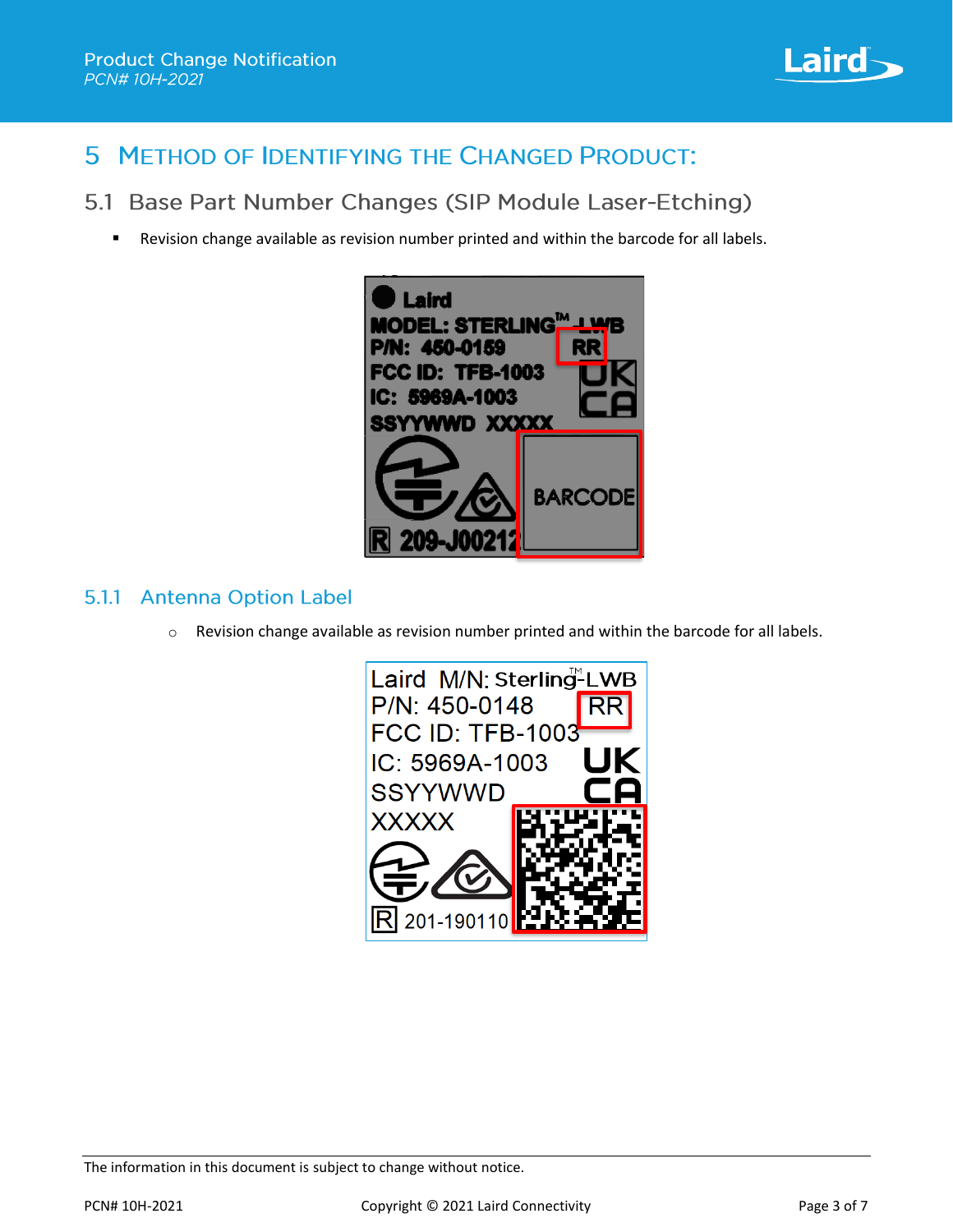

- 5.2 Top Level Part Number Changes (Cut Tape and Tape & Reel Label)
	- Revision change available as revision number printed and within the barcode for all reels.



Revision change available as revision number printed on all cut tape packages.

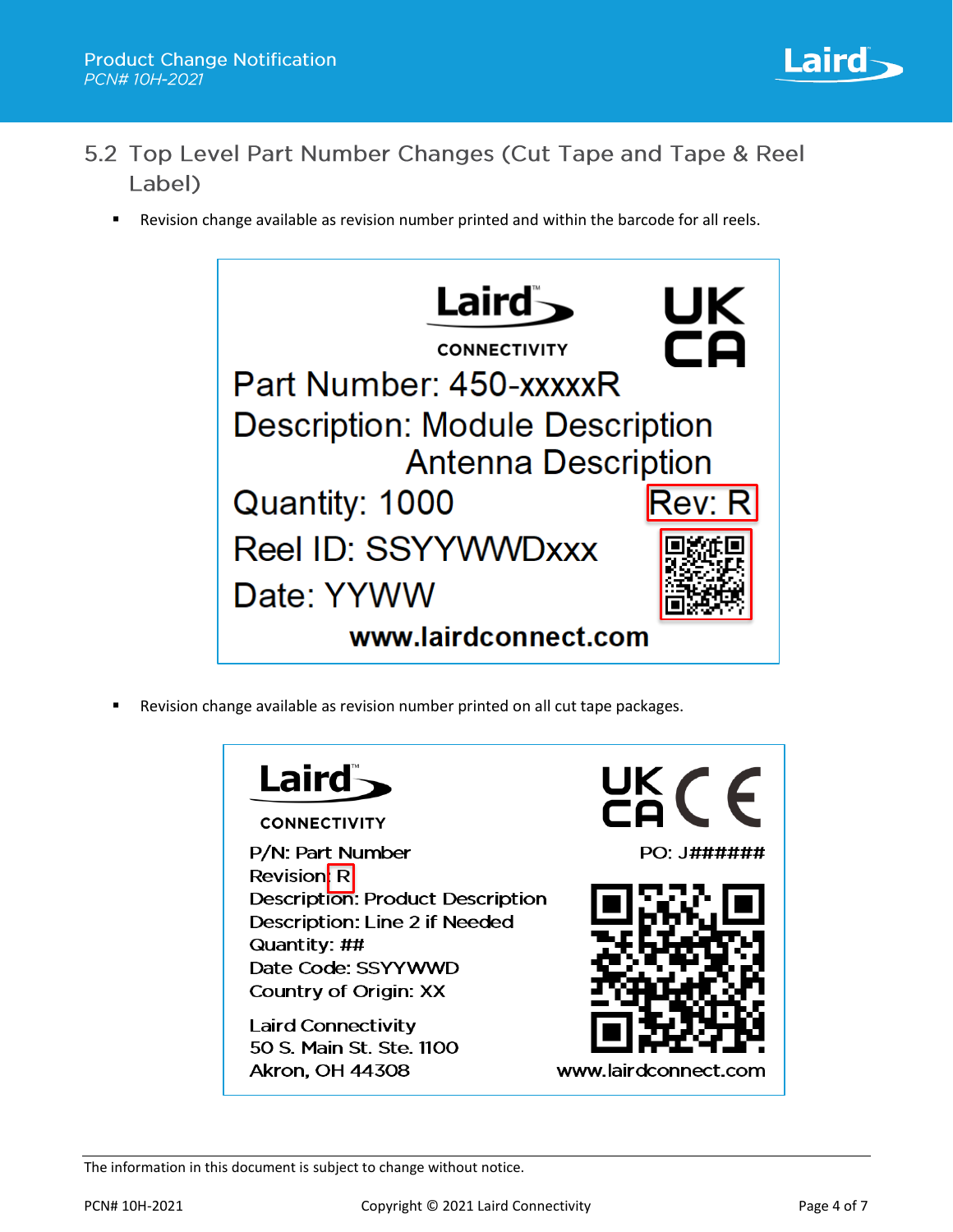

■ Revision change available as revision number printed on all 5GHz cut tape packages.



5.3 Top Level Part Number Changes (Dev Kit Label)

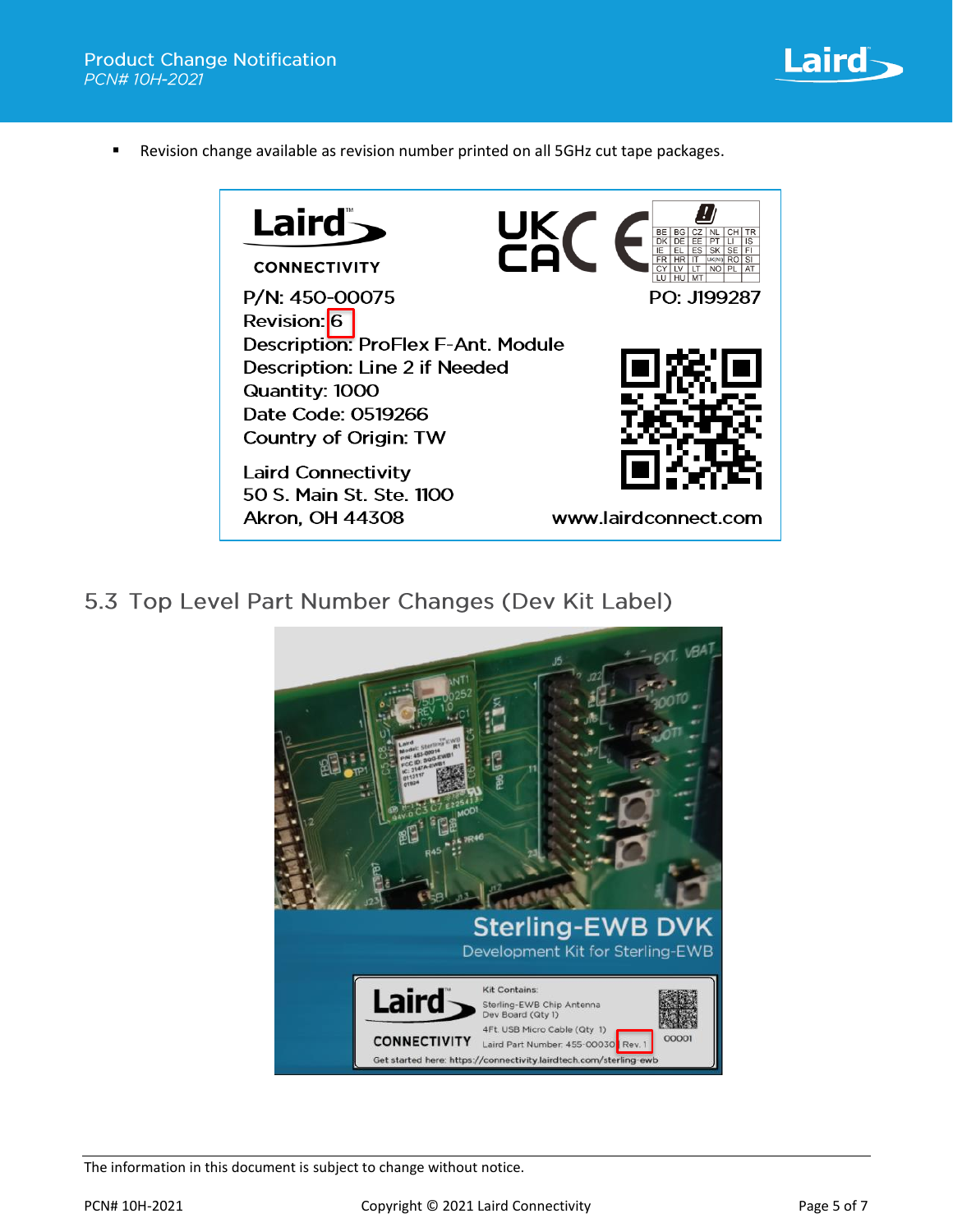

# **6 FACTORY EFFECTIVITY DATE:**

• This will be a rolling change with the new revisions shipping starting in December 2021.